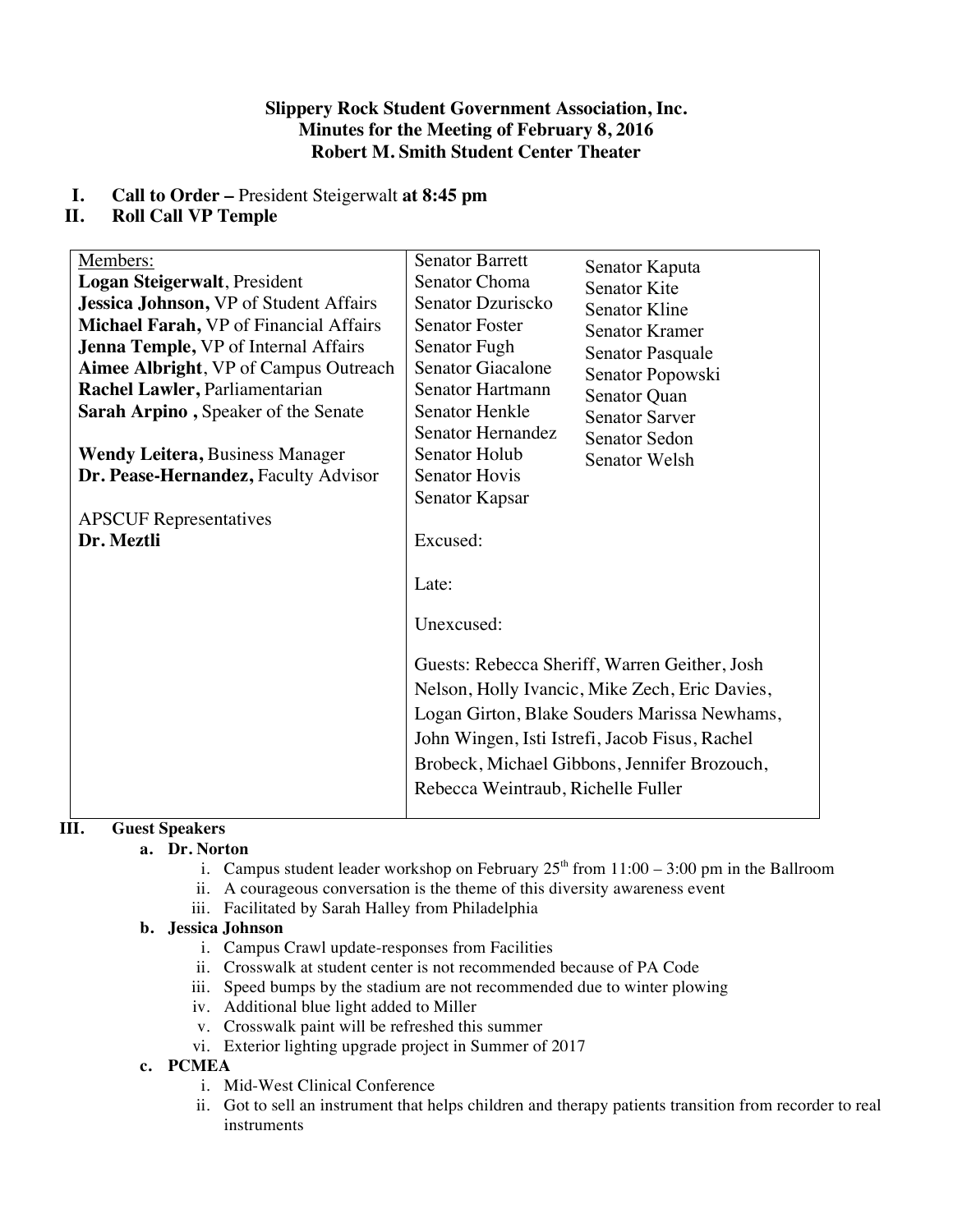iii. Got to experience a variety of events to develop their skills

# **IV. Officer Reports**

## **a. President Steigerwalt**

- i. Rally on education in Harrisburg today
- ii. Meeting with BSGP on February 19<sup>th</sup>
- iii. Township will not have sidewalks soon, but did move forward with lighting
- iv. Liter of the Week Victoria Pasquale

## **b. VP Temple**

- i. Flower Sale is this week!
- ii. Sign up to work the table please
- iii. RUN SRU shirts available starting February  $15<sup>th</sup>$  for \$12 a shirt
- iv. Board of Directors Student Position Applications Available
- v. Rising Star Folder will be in the office on my desk for application submissions
- vi. Applications should be launched Monday, February  $15<sup>th</sup>$

## **c. VP Farah**

- i. One on ones are starting February  $15<sup>th</sup>$
- ii. Budgets due March  $4<sup>th</sup>$  by 4:30 pm to the Co-Op office
- iii. Conference Grant applications are due by February  $19<sup>th</sup>$  at noon
- iv. Budgetary Reserves: \$128,213.59

#### **d. VP Johnson**

- i. Had a meeting with Rob King-Public Relations about number of emails students receive
- ii. Looking into getting convenience items into the bookstore and Rocky's
- iii. Campus Safety Week March 21<sup>st</sup>

#### **e. VP Albright**

- i. SRU 127<sup>th</sup> birthday party on March  $22<sup>nd</sup>$
- ii. Spring Fest is coming along
- iii. SGA Newsletter will be coming out on March  $4<sup>th</sup>$
- iv. Happy Bus Shopping Trip this Saturday, February  $13<sup>th</sup>$  to Butler

#### **f. Parliamentarian Lawler**

- i. Elections are coming up
- ii. Monday March  $14<sup>th</sup>$  election packets will be available
- iii. Packets must be returned March 23rd
- iv. Campaigning from March  $28<sup>th</sup>$  April  $3<sup>rd</sup>$
- v. Voting is April  $6^{th}$   $10^{th}$
- vi. Winners announced April 12<sup>th</sup>
- vii. Project Positivity 2016

## **g. Speaker Arpino**

- i. Survey for Sweets; goal of 100 surveys per building completed
- ii. February  $8<sup>th</sup> 12<sup>th</sup>$

## **V. Old Business**- none

## **VI. New Business**

- **a. Motion #1 – That SRSGA approve the minutes from the January 25th Formal Senate Meeting Giacalone/Kite**
	- **Motion Passes**
- **b. Motion #2 - That SRSGA affirms the proclamation acknowledging the achievement of the first annual Dance-a-Thon. Choma/Welsh Motion Passes**
- **c. Motion #3 - Senator Kaputa motions that SRSGA confirms the 2016 Elections Commission chaired by Rachel Lawler as Elections Commissioner. Commission Members: Jenna Temple, Cassie Holub, Alex Barrett, and Jessica Johnson Kaputa/Holub**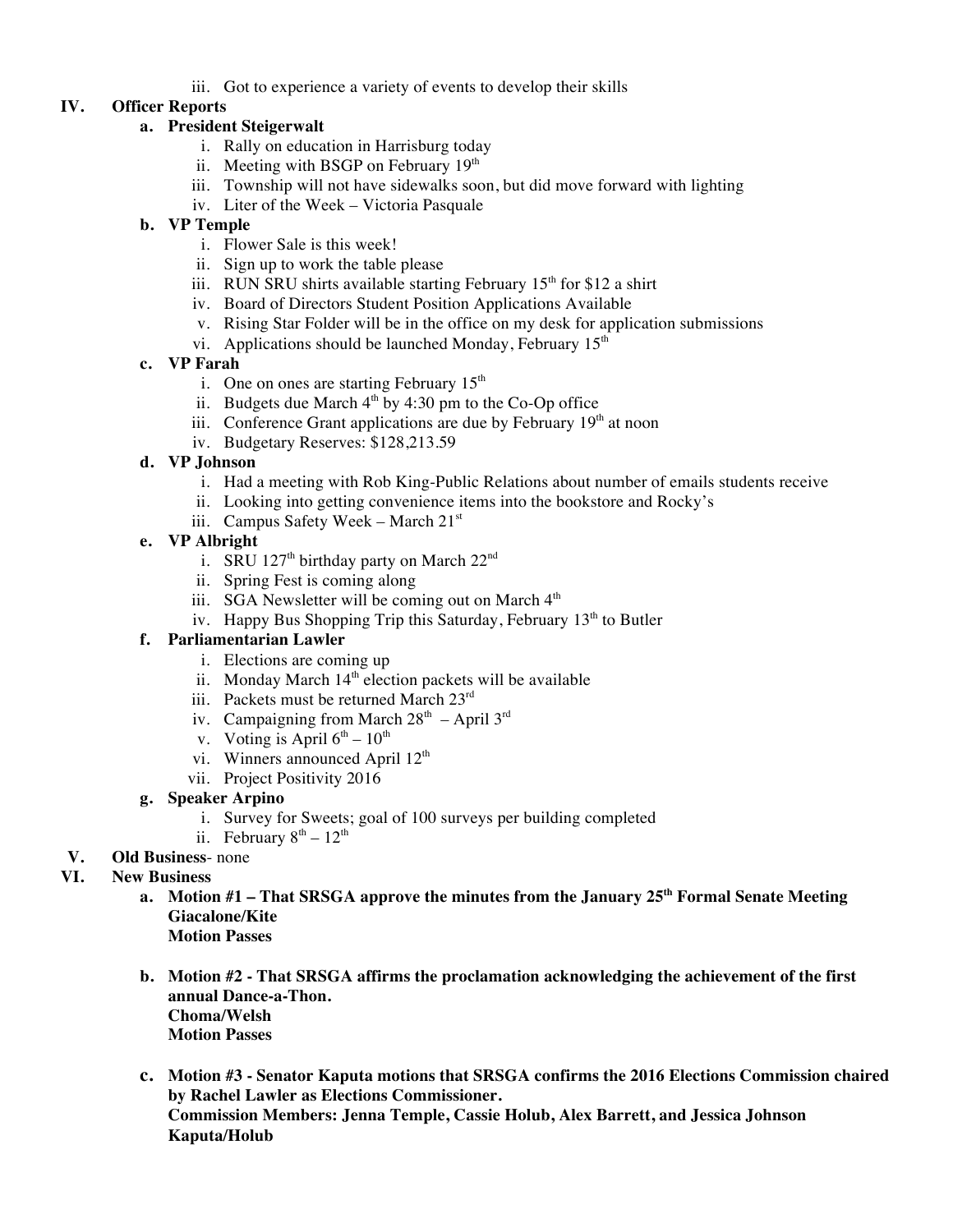**Motion Passes**

- **d. Motion #4 - Senator Welsh motions that the SRSGA approves the New Initiative Request of \$2,921 for Men's Club Volleyball for Entrance Fees and Transportation. Welsh/Sedon Motion Passes**
- **e. Motion #5 - Senator Choma motions that the SRSGA recognizes the Arabic Culture and Language Club as a new organization. Club is designed to open the eyes and educate students of Slippery Rock about the Arabic culture and language. Choma/Henkle Motion Passes**
- **f. Motion #6 That SRSGA opens the floor for Commuter Senator Elections. Kite/Holub Candidate: Logan Girton wants to be a part of something that is bigger than himself. Also would like to see paint improvements both on and off campus. Opposed: VP Farah and Senator Giacalone Motion Passes**
- **g. Motion #7 - That SRSGA opens the floor for Building E Senator Elections. Candidate: Richelle Fuller wants to be able to reach out to students that she will not typically have the opportunity to do in her future career. Sedon/Kite Motion Passes**

**President Steigerwalt swears in Senators Girton and Fuller.**

#### **VII. Open Forum**

- **a. ARHS: month long can drive in all the residence halls "You CAN End Hunger"**
- **b. ARHS: February 17th a Green Out at the Basketball game in lieu of meeting**
- **c. ARHS: Sober Saturday is happening in April**
- **d. ARHS: Zumba Thon later this semester**
- **e. Building F event this Thursday in the Greater Room at 7:00 pm**
- **f. February 16th Kevin Powell will speak in the Ballroom at 7:00 pm**
- **g. February 19th Crash the movie will have a breakout session after the movie**
- **h. Blood Drive is tomorrow in the Ballroom**
- **i. IUP Basketball game this Saturday is a Blackout**
- **j. SNA is hosting Cupcakes for a Cause February 23rd in the Ballroom at 6:30 pm**
- **k. March 19th is the Celebration of Excellence Kickoff**

#### **IX. Advisor's Comments**

- **a. Wendy Leitera**
	- a. **Senate Meetings have greatly improved**
	- b. **The rest of the semester will be great**
- **b. Dr. Pease-Hernandez**
	- a. **Ran a nice meeting**
	- b. **Be self-reflexive and pay attention to how you act**
- **c. Dr. Meztli**
	- a. **Thank Anthony Newman for attending the rally in Harrisburg**
	- b. **You have a right to tell the Township what we want because of taxes**
- **d. Dr. Wilson**
	- a. **Helping to take over some of Brad Kovaleski's responsibilities**